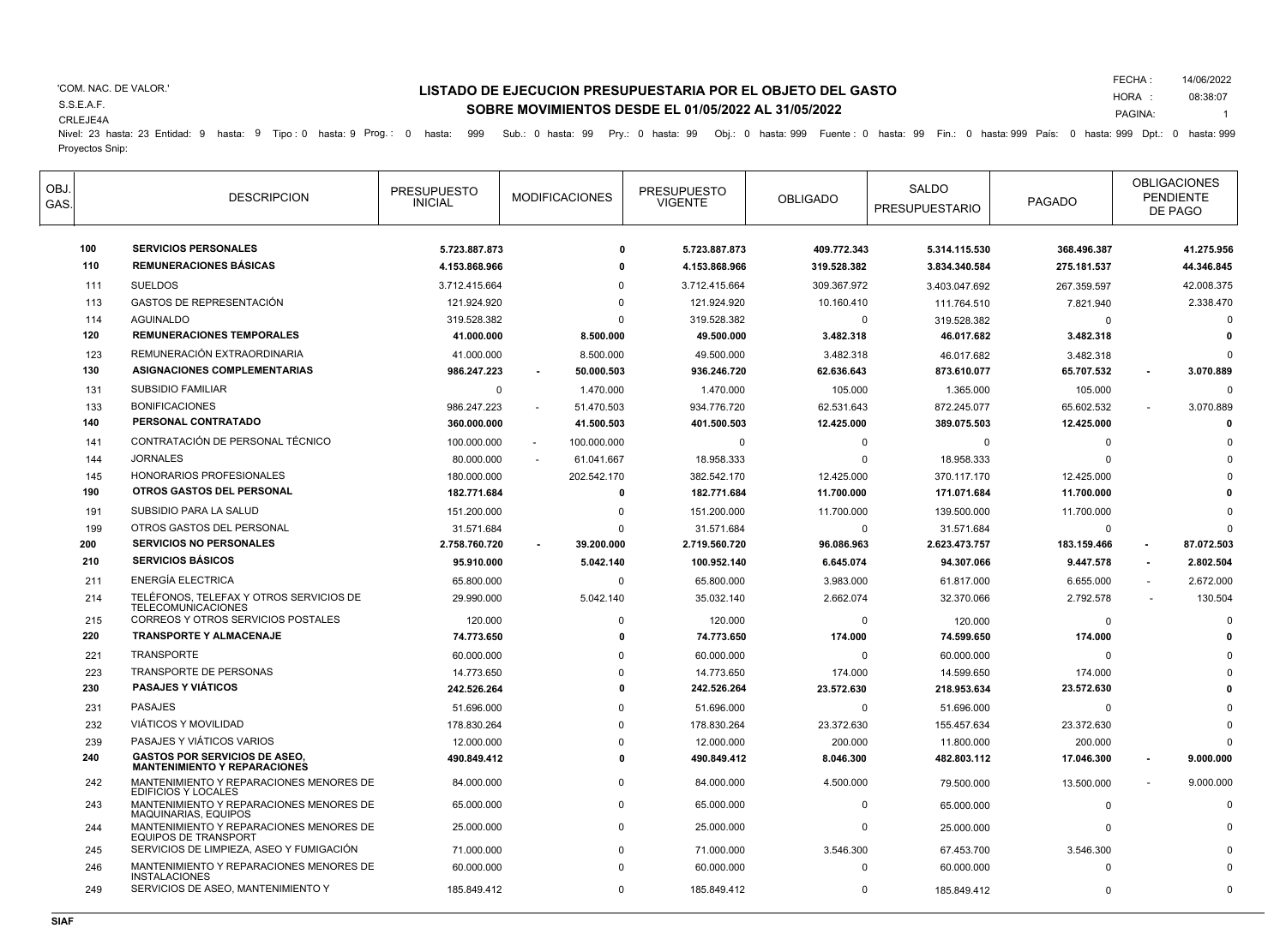### 'COM. NAC. DE VALOR.'

CRLEJE4A

S.S.E.A.F.

# **LISTADO DE EJECUCION PRESUPUESTARIA POR EL OBJETO DEL GASTO SOBRE MOVIMIENTOS DESDE EL 01/05/2022 AL 31/05/2022**

FECHA : 14/06/2022

HORA : PAGINA: 08:38:07

2

Nivel: 23 hasta: 23 Entidad: 9 hasta: 9 Tipo : 0 hasta: 9 Prog.: 0 hasta: 999 Sub.: 0 hasta: 99 Pry.: 0 hasta: 99 Obj.: 0 hasta: 999 Fuente : 0 hasta: 99 Fin.: 0 hasta: 999 País: 0 hasta: 999 Dpt.: 0 hasta: 999 Dpt.: 0 has Proyectos Snip:

| OBJ.<br>GAS. |     | <b>DESCRIPCION</b>                                               | <b>PRESUPUESTO</b><br><b>INICIAL</b> | <b>MODIFICACIONES</b> | <b>PRESUPUESTO</b><br><b>VIGENTE</b> | <b>OBLIGADO</b> | <b>SALDO</b><br><b>PRESUPUESTARIO</b> | <b>PAGADO</b> | <b>OBLIGACIONES</b><br><b>PENDIENTE</b><br>DE PAGO |
|--------------|-----|------------------------------------------------------------------|--------------------------------------|-----------------------|--------------------------------------|-----------------|---------------------------------------|---------------|----------------------------------------------------|
|              | 250 | <b>REPARACIONES MENORES VARI</b><br><b>ALQUILERES Y DERECHOS</b> | 750.275.000                          | 456.000.000           | 1.206.275.000                        | 38.340.600      | 1.167.934.400                         | 112.340.600   | 74.000.000                                         |
|              | 251 | ALQUILER DE EDIFICIOS Y LOCALES                                  | 571.500.000                          | 0                     | 571.500.000                          | 37.000.000      | 534.500.000                           | 111.000.000   | 74.000.000                                         |
|              | 253 | DERECHOS DE BIENES INTANGIBLES                                   | 104.800.000                          | 456.000.000           | 560.800.000                          | $\mathbf 0$     | 560.800.000                           | $\mathbf 0$   | $\Omega$                                           |
|              | 254 | ALQUILER EQUIPOS DE COMPUTACIÓN                                  | 50.000.000                           | $\mathbf 0$           | 50.000.000                           | $\Omega$        | 50.000.000                            | $\Omega$      | $\Omega$                                           |
|              | 259 | ALQUILERES Y DERECHOS VARIOS                                     | 23.975.000                           | $\Omega$              | 23.975.000                           | 1.340.600       | 22.634.400                            | 1.340.600     |                                                    |
|              | 260 | <b>SERVICIOS TÉCNICOS Y PROFESIONALES</b>                        | 855.128.795                          | 500.242.140           | 354.886.655                          | 18.338.359      | 336.548.296                           | 19.608.358    | 1.269.999                                          |
|              | 261 | DE INFORMATICA Y SISTEMAS COMPUTARIZADOS                         | 761.828.495                          | 599.262.140           | 162.566.355                          | 10.011.659      | 152.554.696                           | 11.281.658    | 1.269.999                                          |
|              | 262 | IMPRENTA, PUBLICACIONES Y REPRODUCCIONES                         | 4.000.000                            | 99.020.000            | 103.020.000                          | 7.835.000       | 95.185.000                            | 7.835.000     | $\Omega$                                           |
|              | 263 | <b>SERVICIOS BANCARIOS</b>                                       | 4.000.000                            | 0                     | 4.000.000                            | 491.700         | 3.508.300                             | 491.700       |                                                    |
|              | 264 | PRIMAS Y GASTOS DE SEGUROS                                       | 20.300.300                           | $\Omega$              | 20.300.300                           | $\Omega$        | 20.300.300                            | $\Omega$      |                                                    |
|              | 268 | SERVICIOS DE COMUNICACIONES                                      | 45.000.000                           | $\Omega$              | 45.000.000                           | $\Omega$        | 45.000.000                            | $\Omega$      |                                                    |
|              | 269 | SERVICIOS TECNICOSY PROFESIONALES VARIOS                         | 20.000.000                           | $\Omega$              | 20.000.000                           | $\Omega$        | 20.000.000                            | $\Omega$      |                                                    |
|              | 280 | OTROS SERVICIOS EN GENERAL                                       | 43.197.599                           | $\Omega$              | 43.197.599                           | 310.000         | 42.887.599                            | 310.000       |                                                    |
|              | 281 | SERVICIOS DE CEREMONIAL                                          | 7.000.000                            | $\Omega$              | 7.000.000                            | $\mathbf 0$     | 7.000.000                             | $\mathbf 0$   |                                                    |
|              | 282 | SERVICIOS DE VIGILANCIA                                          | 35.197.599                           | $\Omega$              | 35.197.599                           | 310.000         | 34.887.599                            | 310.000       |                                                    |
|              | 284 | <b>SERVICIOS DE CATERING</b>                                     | 1.000.000                            | $\Omega$              | 1.000.000                            | $\mathbf 0$     | 1.000.000                             | $\Omega$      |                                                    |
|              | 290 | SERVICIOS DE CAPACITACIÓN Y ADIESTRAMIENTO                       | 206.100.000                          |                       | 206.100.000                          | 660.000         | 205.440.000                           | 660.000       |                                                    |
|              | 293 | CAPACITACIÓN ESPECIALIZADA                                       | 206.100.000                          | <sup>0</sup>          | 206.100.000                          | 660,000         | 205.440.000                           | 660.000       | $\Omega$                                           |
|              | 300 | <b>BIENES DE CONSUMO E INSUMOS</b>                               | 190.808.503                          | $\mathbf{r}$          | 190.808.503                          | 2.669.462       | 188.139.041                           | 2.789.462     | 120.000                                            |
|              | 310 | <b>PRODUCTOS ALIMENTICIOS</b>                                    | 12.560.000                           |                       | 12.560.000                           | 943.900         | 11.616.100                            | 943.900       |                                                    |
|              | 311 | ALIMENTOS PARA PERSONAS                                          | 12.560.000                           | $\Omega$              | 12.560.000                           | 943.900         | 11.616.100                            | 943.900       |                                                    |
|              | 330 | PRODUCTOS DE PAPEL, CARTÓN E IMPRESOS                            | 37.257.860                           | $\Omega$              | 37.257.860                           | $\mathbf{0}$    | 37.257.860                            | 0             |                                                    |
|              | 331 | PAPEL DE ESCRITORIO Y CARTÓN                                     | 15.743.804                           | $\Omega$              | 15.743.804                           | $\Omega$        | 15.743.804                            | $\Omega$      |                                                    |
|              | 333 | PRODUCTOS DE ARTES GRAFICAS                                      | 4.204.056                            | $\Omega$              | 4.204.056                            | O               | 4.204.056                             | $\Omega$      |                                                    |
|              | 334 | PRODUCTOS DE PAPEL Y CARTON                                      | 9.810.000                            | $\Omega$              | 9.810.000                            | O               | 9.810.000                             | $\Omega$      |                                                    |
|              | 335 | LIBROS, REVISTAS Y PERIÓDICOS                                    | 7.500.000                            | $\Omega$              | 7.500.000                            | $\Omega$        | 7.500.000                             | $\Omega$      |                                                    |
|              | 340 | BIENES DE CONSUMO DE OFICINAS E INSUMOS                          | 98.318.196                           | 14.500.000            | 83.818.196                           | 1.715.562       | 82.102.634                            | 1.715.562     |                                                    |
|              | 341 | ELEMENTOS DE LIMPIEZA                                            | 12.086.196                           | 0                     | 12.086.196                           | 400             | 12.085.796                            | 400           |                                                    |
|              | 342 | ÚTILES DE ESCRITORIO, OFICINA Y ENSERES                          | 56.522.000                           | 14.500.000            | 42.022.000                           | 750.000         | 41.272.000                            | 750.000       |                                                    |
|              | 343 | ÚTILES Y MATERIALES ELÉCTRICOS                                   | 6.400.000                            | 0                     | 6.400.000                            | $\Omega$        | 6.400.000                             | $\Omega$      |                                                    |
|              | 344 | UTENSILIOS DE COCINA Y COMEDOR                                   | 3.000.000                            | $\Omega$              | 3.000.000                            | $\Omega$        | 3.000.000                             |               |                                                    |
|              | 345 | PRODUCTOS DE VIDRIO. LOZA Y PORCELANA                            | 3.900.000                            | $\Omega$              | 3.900.000                            | $\Omega$        | 3.900.000                             | $\Omega$      |                                                    |
|              | 346 | REPUESTOS Y ACCESORIOS MENORES                                   | 10.010.000                           | $\Omega$              | 10.010.000                           | 958.662         | 9.051.338                             | 958.662       |                                                    |
|              | 347 | ELEMENTOS Y ÚTILES DIVERSOS                                      | 6.400.000                            | $\Omega$              | 6.400.000                            | 6.500           | 6.393.500                             | 6.500         |                                                    |
|              | 350 | <b>PRODUCTOS E INSTRUM. QUÍMICOS Y</b><br><b>MEDICINALES</b>     | 9.200.000                            | $\Omega$              | 9.200.000                            | $\Omega$        | 9.200.000                             | $\Omega$      |                                                    |
|              | 351 | <b>COMPUESTOS QUÍMICOS</b>                                       | 2.700.000                            | $\Omega$              | 2.700.000                            | $\Omega$        | 2.700.000                             | $\Omega$      | $\Omega$                                           |